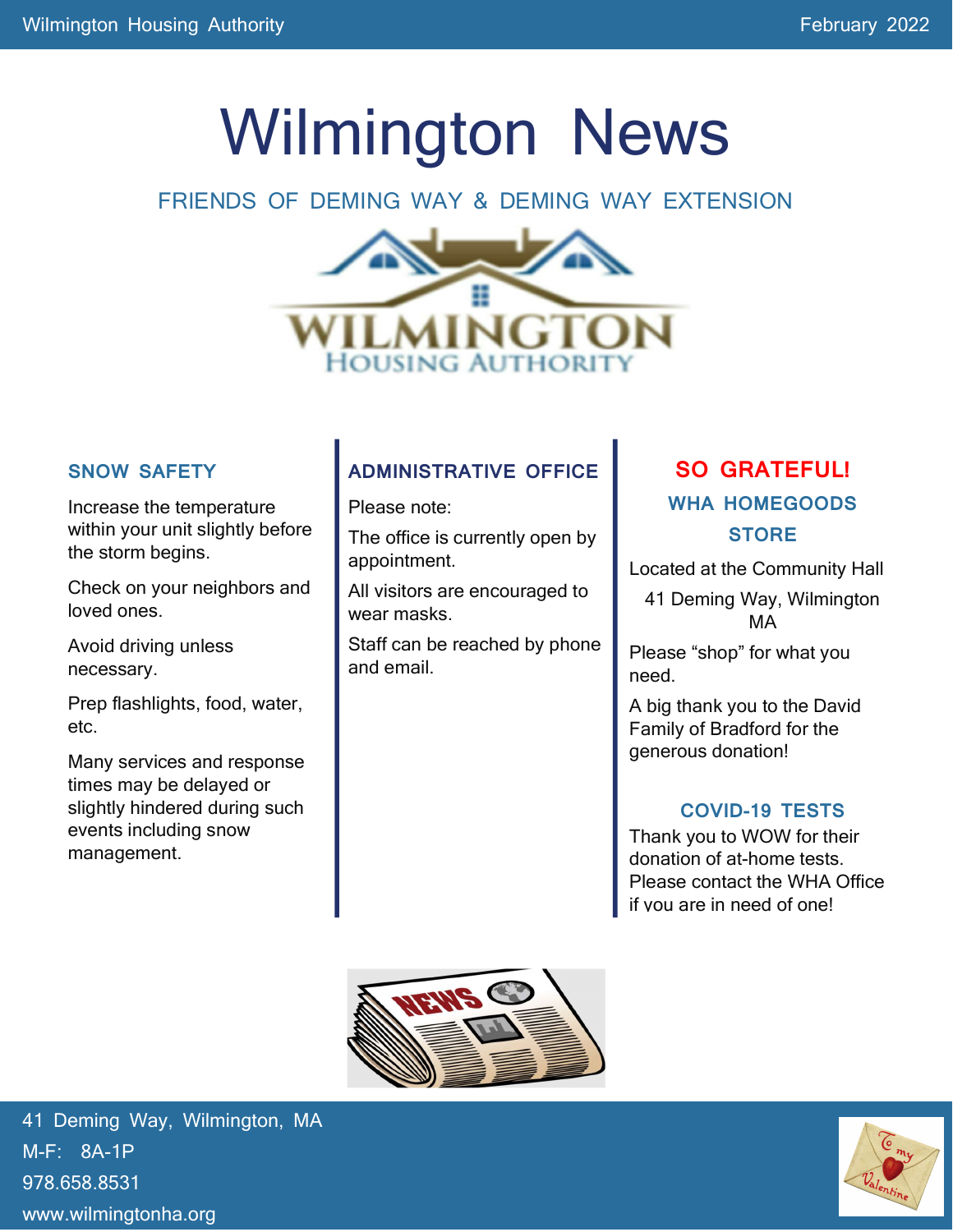# A FESTIVE HOLIDAY TREAT



8 ounces semisweet chocolate chopped

8 ounces white chocolate

chopped ½ cup conversation heart candies (such as Necco®)

¾ cup freeze-dried strawberries

#### Step 1

Melt semisweet chocolate in a microwave-safe bowl in 15-second intervals, stirring after each melting, 1 to 3 minutes.

#### Step 2

Melt white chocolate in a separate microwave-safe bowl in 15-second intervals, stirring after each melting, 1 to 3 minutes.

#### Step 3

Line a baking sheet with parchment paper. Pour semisweet chocolate on the parchment paper; spread into a large rectangle. Drizzle white chocolate over the semisweet chocolate in lines and zigzags. Swirl chocolates together into a marble pattern using a toothpick or skewer.

#### Step 4

Scatter conversation heart candies over chocolate. Scatter freeze-dried strawberries and pink sprinkles in the remaining gaps. Let stand at room temperature for about 20 minutes.

#### Step 5

Refrigerate chocolate bark until firm, about 30 minutes. Break into large chunks.

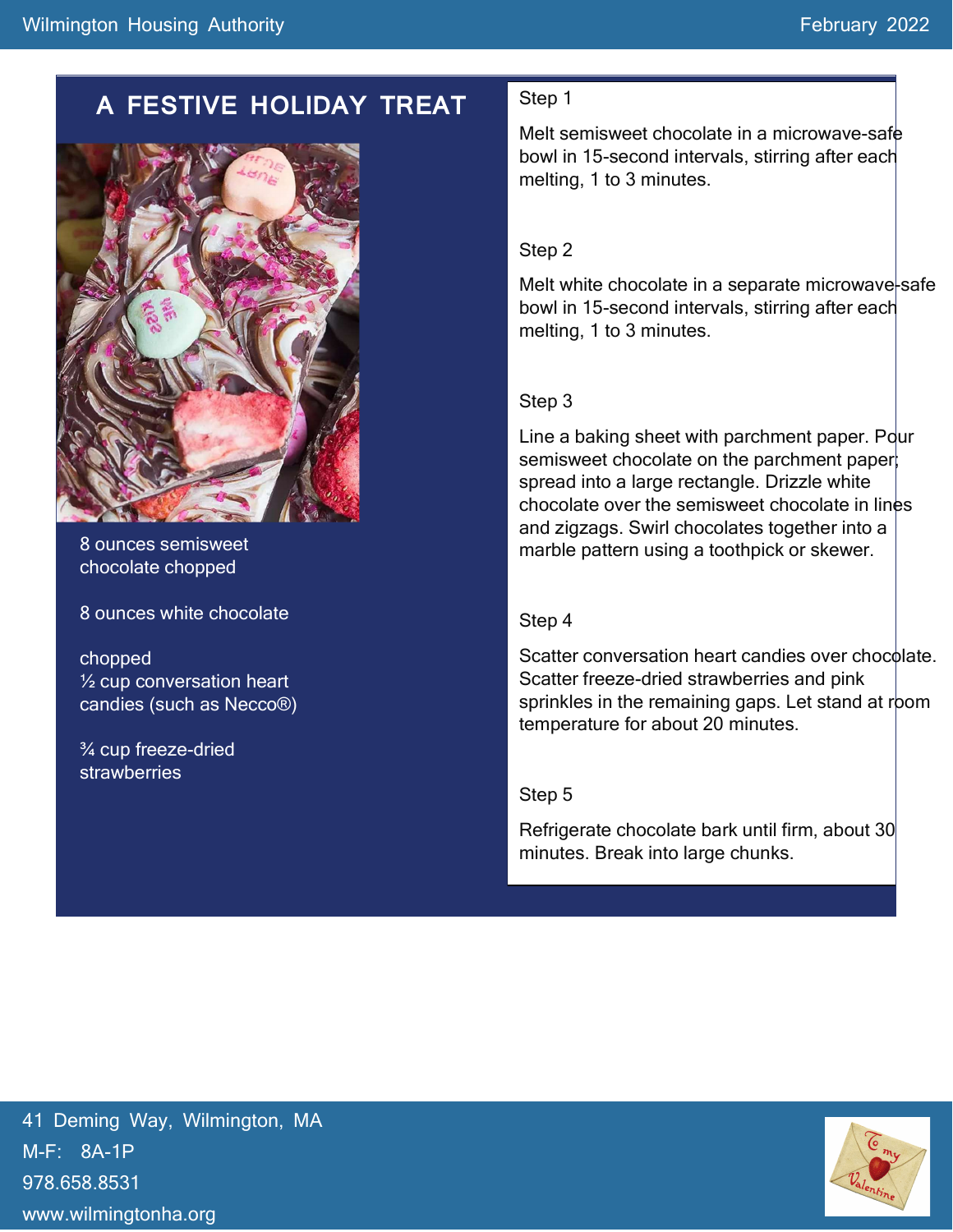

# COFFEE HOUR

Thursday, February 10th, 2022 9:30A-10:30A Community Hall 41 Deming Way Wilmington, MA 01887

## Wilimington Housing Authority Board Meeting:

Tuesday, February 8, 2022 at 4:30PM. Community Hall 41 Deming Way, Wilmington, MA

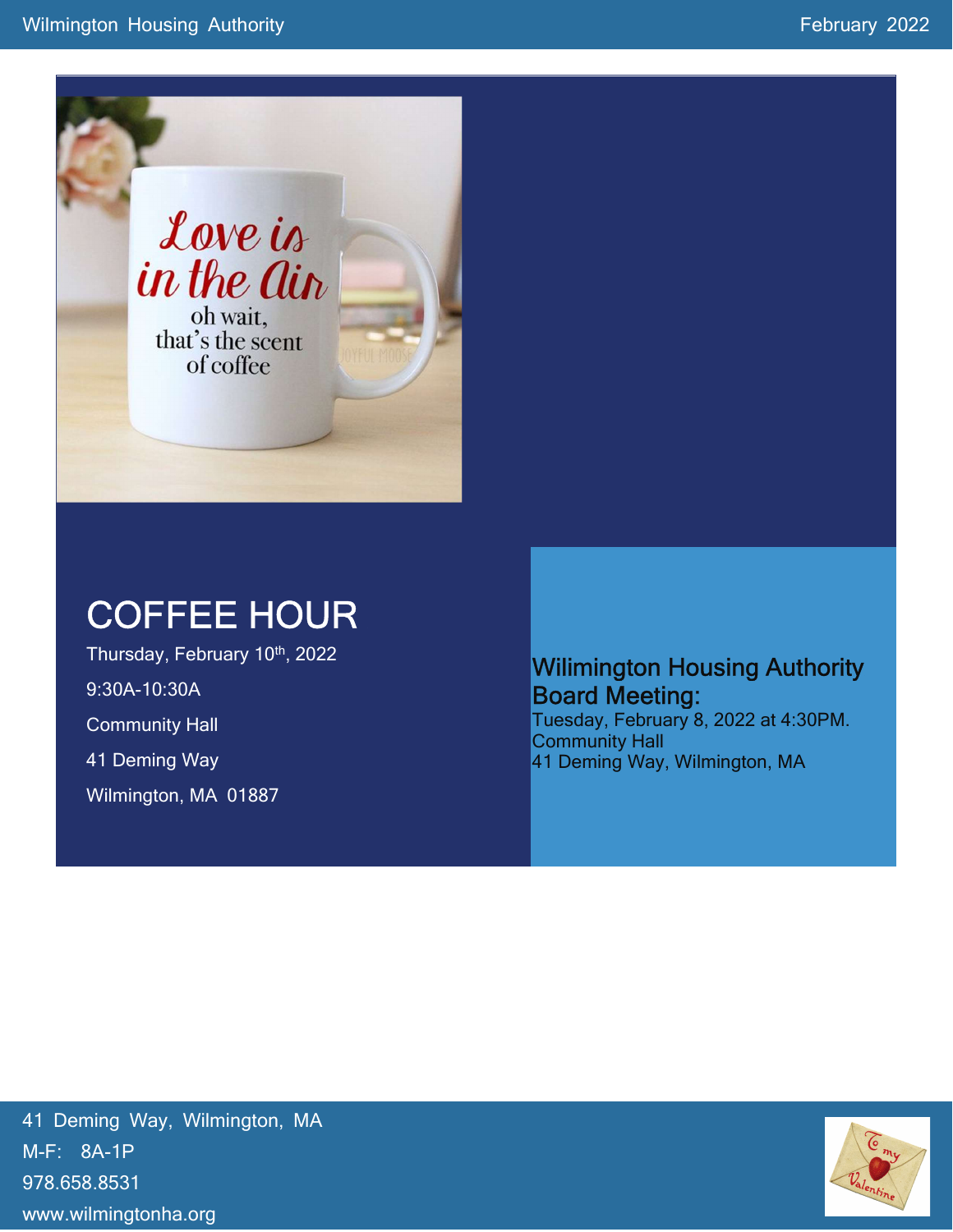# Over 55 and Unemployed?

### **ENROLL IN A.B.L.E.'S Senior Community** Service Employment Program! (SCSEP)

# **Benefits include:**

- Paid-on-the-job training opportunities (Minimum wage) in your community
- The chance to update your skills and lea new ones
- Current job experience for your resume
- Job search assistance

# **Eligibility criteria:**

- Resident of Essex, Middlesex
- Be currently unemployed
- Age 55 or older
- Meet federal low-income guidelines
- Be committed to finding a job!

# **START EARNING RIGHT AWAY!**

# JOB FAIR

### PLEASE JOIN US FOR OUR FIRST JOB FAIR!

Wednesday, February 16, 2022

Community Hall

41 Deming Way, Wilmington, MA 01887 10A-3P